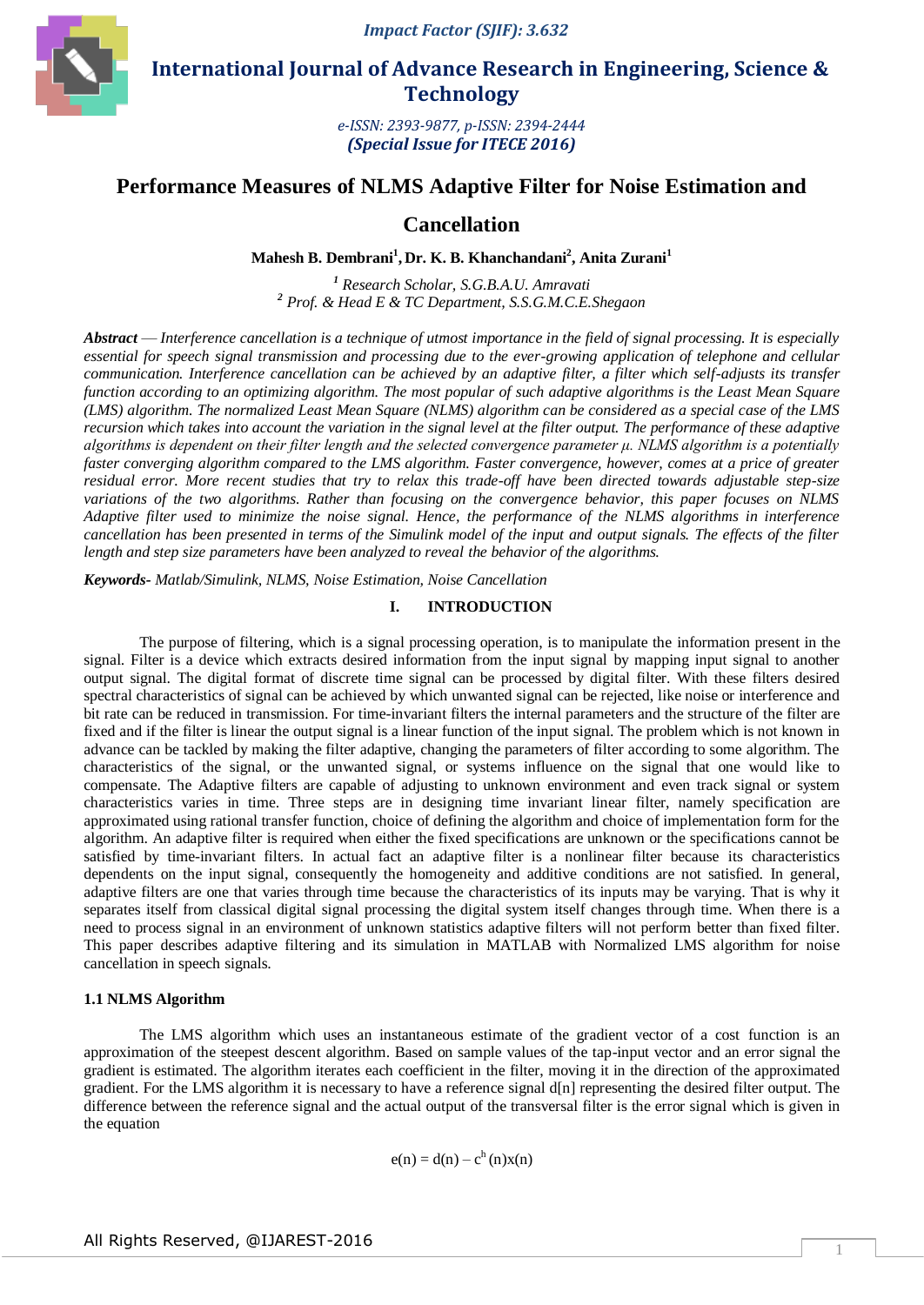## *International Journal of Advance Research in Engineering, Science & Technology (IJAREST) (Special Issue for ITECE 2016), e-ISSN:* 2393-9877*, print-ISSN:* 2394-2444

One of the primary disadvantages of the LMS algorithm is having a fixed step size parameter for every iteration. This requires an understanding of the statistics of the input signal prior to commencing the adaptive filtering operation. In practice this is rarely achievable. Even if we assume the only signal to be input to the adaptive system is signal, there are still many factors such as signal input power and amplitude which will affect its performance[1- 3].The normalized least mean square algorithm (NLMS) is an extension of the LMS algorithm which bypasses this issue by calculating maximum step size value. Step size value is calculated by using the following formula.

Step size=1/dot product (input vector, input vector). This step size is proportional to the inverse of the total expected energy of the instantaneous values of the coefficients of the input vector x(n). This sum of the expected energies of the input samples is also equivalent to the dot product of the input vector with itself, and the trace of input vectors auto-correlation matrix, R [4-6]

$$
\text{tr(R)} = \sum_{t=0}^{n-1} \text{E}[x^2(n-i)]
$$

$$
= E \sum_{t=0}^{n-1} [x^2(n-i)]
$$

The recursion formula for the NLMS algorithm is stated in equation

$$
w(n + 1) = w(n) + \frac{1}{x^T nx(n)} e(n)x(n)
$$

The figure 1 shows the block diagram of the proposed adaptive filter for error estimation and a interference cancellation



**Fig.1 Adaptive filter structure**

## **II. IMPLEMENTATION**

The Fig.2 shows the simulink model for NLMS adaptive filter. First the input signal sine wave is applied as an input to add block. Another input to add block as from uniform noise generator, these two signals are combined together to form the noisy signal. These signalis appled as an input to the NLMS adaptive filter. NLMS adaptive filter is used to recover the origanal signal and minimize the noise singal. The scope shows the output of NLMS adaptivefilter to recover the orignal signal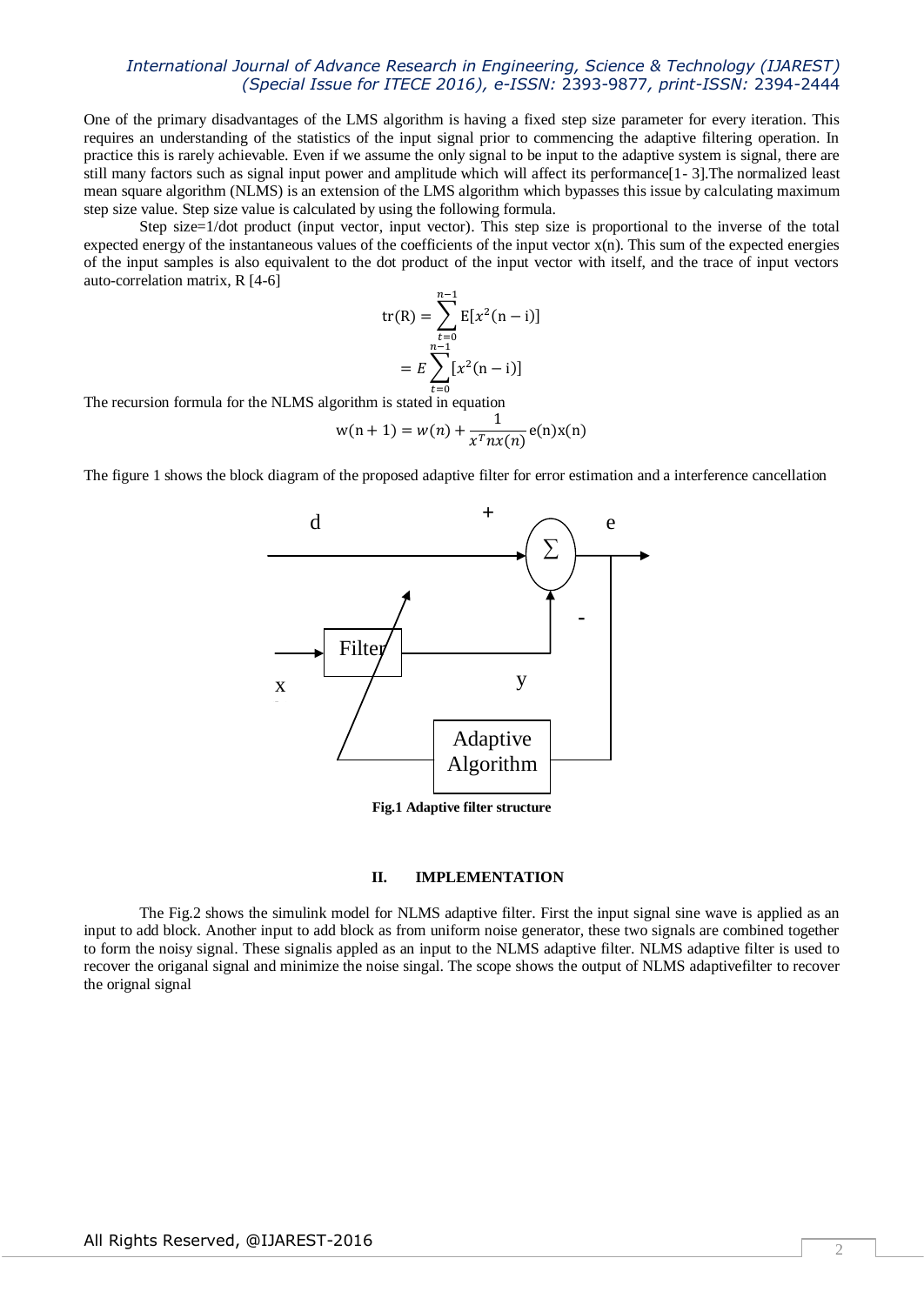*International Journal of Advance Research in Engineering, Science & Technology (IJAREST) (Special Issue for ITECE 2016), e-ISSN:* 2393-9877*, print-ISSN:* 2394-2444



**Fig.2 Simulink Model for NLMS Adaptive Filter for Noise Cancellation**

#### **III. RESULT**

The Fig.3 ouputscope shows the output for NLMS adaptive filter.The first window shows the input signal Sine wave signal. The second window shows the uniform noise generator signal. This two signal are added and applied as an input to NLMS adaptive filter. The third window shows the input signal appied to the NLMS adaptive filter(noisy signal). The last window shows the output signal of NLMS filter, recovered original signal which is nearly same as the orignal input signal.



**Fig. 3 Outptut Scope for NLMS Adaptive Filter**